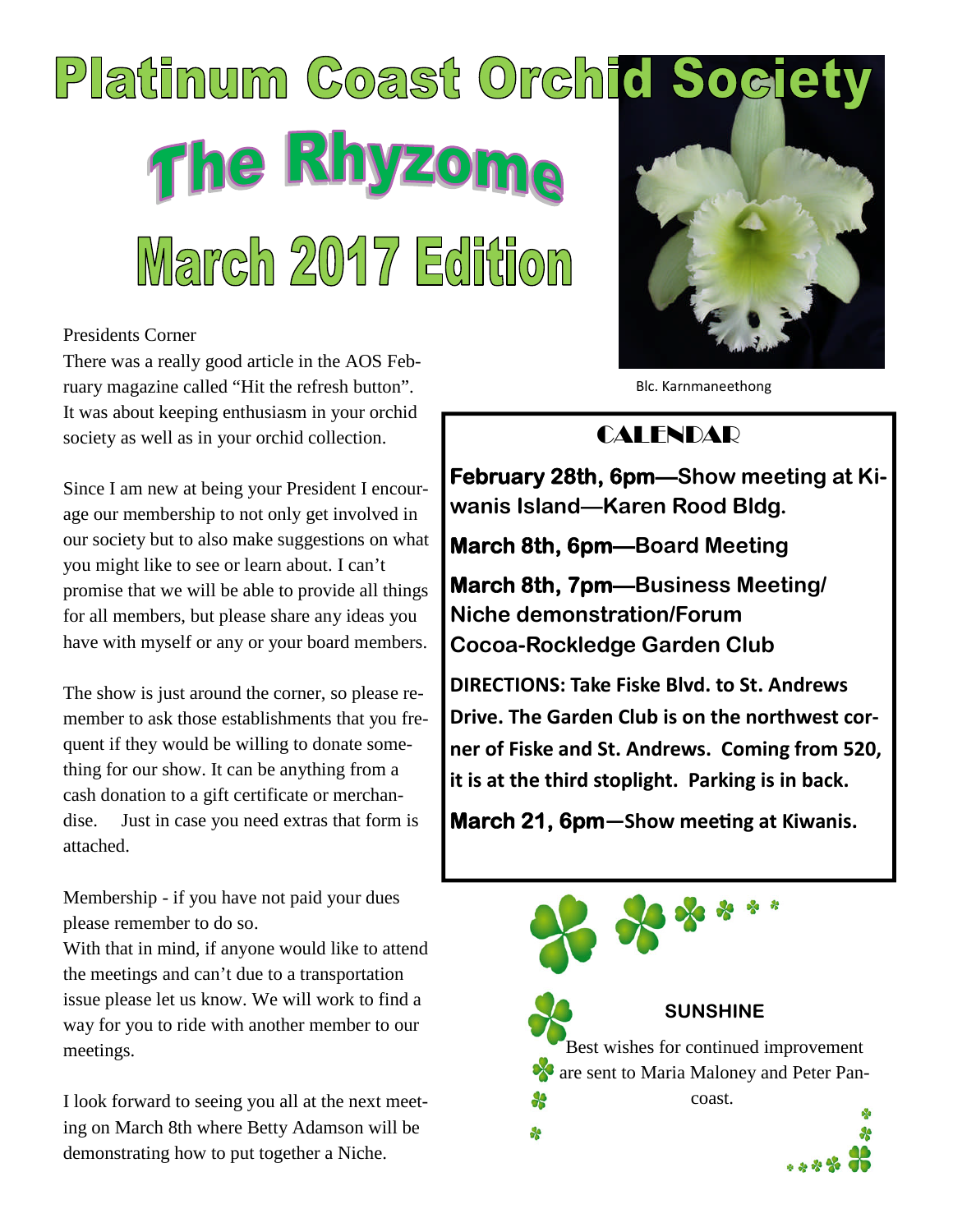

# **FEBRUARY MEETING NOTES**

It was great to welcome several visitors to our February meeting. It turns out that they found out about PCOS on the website "The Orchid Mall", so that may be an interesting site for members to check out.

Many thanks to Karen Taylor, who accepted the librarian position.

For our members who need a ride to the meetings—please contact Jodi Kittleson. She will try to pair you with another member.

Many thanks to Charlie Scholes for demonstrating the virus test kit he uses. You can find the company online at Agdia.com

As usual, the refreshments were delicious. Thank you, Kathy, for continuing to do this for the club.

Many thanks to our new raffle chairs, Laura and Margaret for a job well done.

## THANKS TO ALL OF OUR MEMBERS WHO ACTIVELY PARTICIPATE.

Thanks to Betty for leading a great forum.

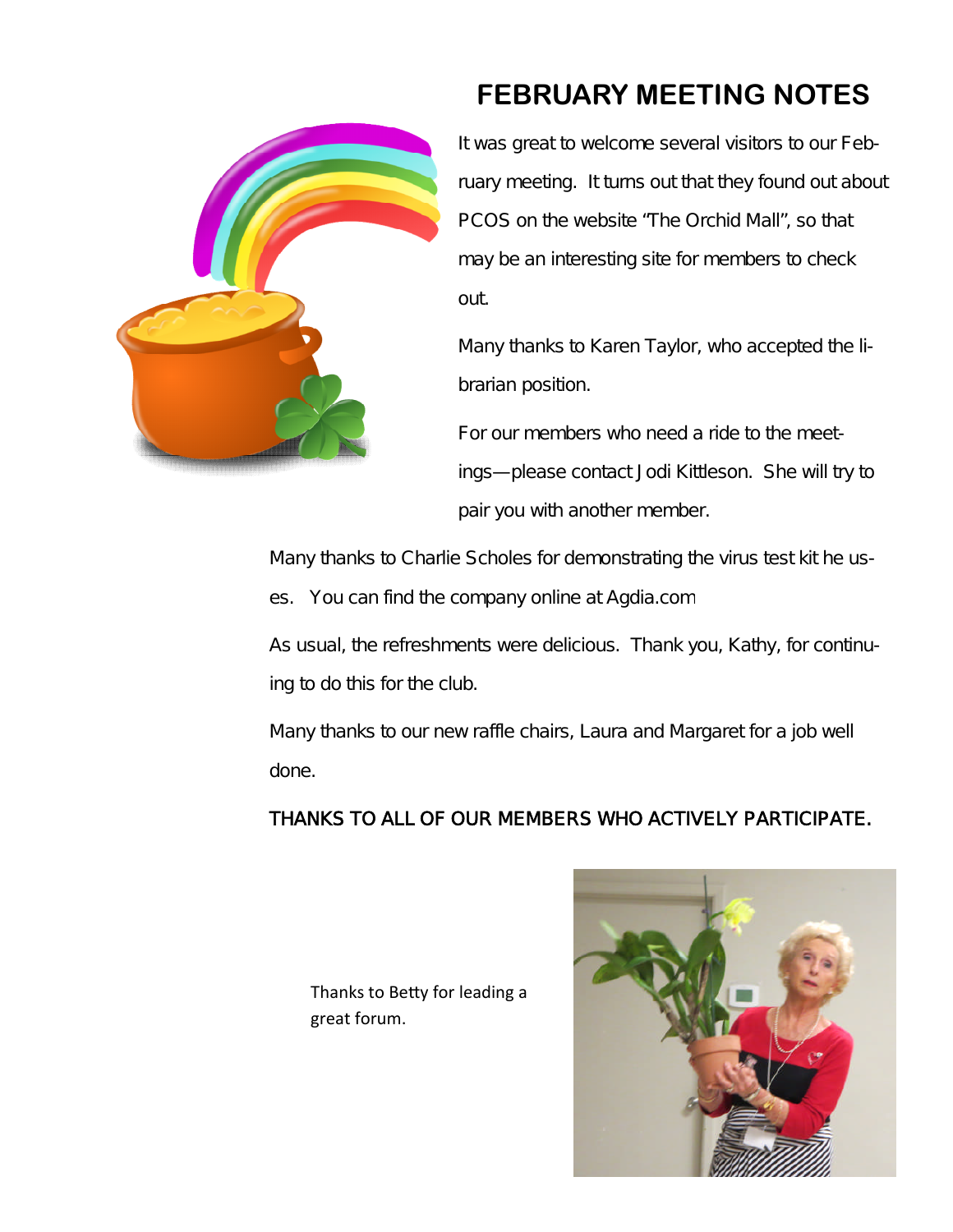# WE WANT YOU!

# **HOW YOU CAN HELP AT OUR SHOW:**

- **1. FIND SPONSORS—There are two kinds of sponsors needed, and the form sent with this newsletter can be used for either. Trophy awards are sponsored with cash donations. Those names appear with the trophy certificate next to the awarded plant. Door prizes and some raffle prizes are sponsored by gift certificate or product donations. Bring your sponsor sheets and donations to the next meeting and give them to Sponsor Chair Elaine DeRiso. Last date to turn in sponsors to be included in the show program is April 12th at the meeting.**
- **2. SIGN UP TO DO A NICHE—This is a small exhibit, using orchids, and provided ferns, with a subtle show theme flair. There are only six spaces. Four are corners and two have three sides, so if the space matters to you, sign up early. Judy will take your reservations at the next meeting.**
- **3. PASS OUT FLYERS, PUT UP POSTERS, AND DISPLAY A SIGN ON YOUR VEHICLE.—Most of these should be available at the March meeting. The in ground signs that are only placed the week of the show, will be available at the April meeting.**

# **4. SIGN UP FOR ONE OR POSSIBLY ALL OF THE FOLLOWING:**

- **A. Set up on Wed., May 3rd at 1:00 pm (Earlier if you are helping at the warehouse)**
- **B. Work on exhibit, niche, arch display/décor, or registration on Thurs., May 4th.**
- **C. Clerking for the judges—8:30 on Fri., May 5th**
- **D. Ticket booth or courtesy booth on May 5th, 6th, 7th.**
- **E. Take down/clean up at 5pm on May 7th.**

**This show is so much fun and is a great place for us to get to know one another. We want you in exactly the right spot for you, but we know many of you are multi-talented, so please feel free to sign up for everything and be there everyday.**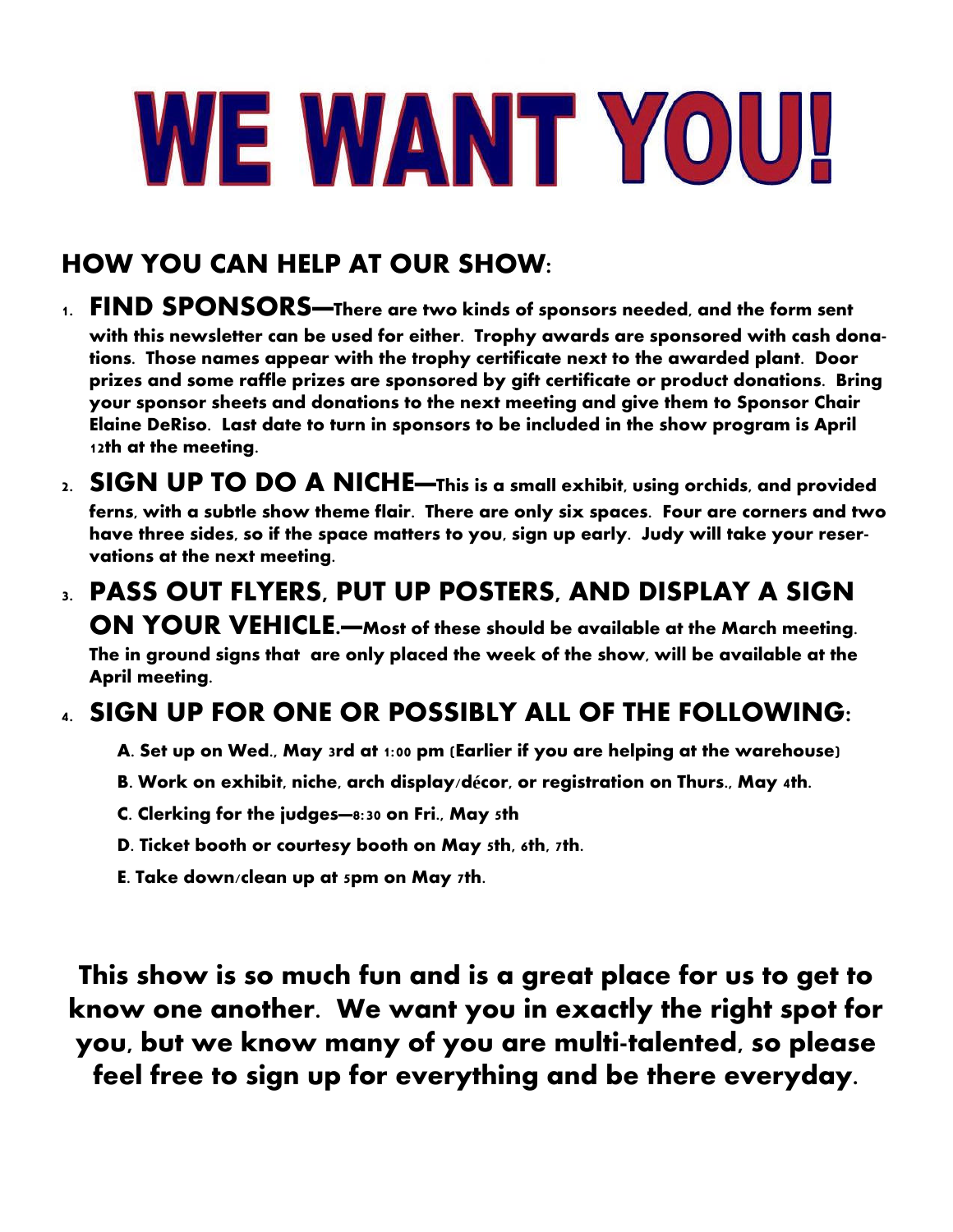# GREAT PLACES FOR MEMBERS TO FIND INFORMATION ON ORCHIDS:

1. Programs—Take notes—someday they will make sense.

- 2. AOS Magazine articles. "Orchids" is available at every meeting for check out.
- 3. Members— Ask longtime members about orchids, but realize that your yard and potting choices are key. We all use trial and error to succeed.
- 4. Internet sites—**www.aos.org**—This AOS site has the answer to almost any question.
- 5. Rambles at members' homes to help you identify the best way to grow your orchids.
- 6. Visit the PCOS website and reread some of the articles in the newsletters from the past year or two.

PCOS is an affiliate of the **American Orchid Society (AOS).** There's an abundance of information on the AOS website. Please visit www.aos.org for articles, advice on growing orchids, and lots of free information.

Ask Betty Adamson for an application if you're interested in joining.

For all current members, remember that your renewal notice will arrive in the Orchid Magazine prior to your month of renewal.

# **UPCOMING FLORIDA SHOWS**

**Mar. 3-5—Martin County Orchid Society Show, Martin County Fairgrounds, Stuart, FL**

**Mar. 4-5—Tampa Bay Orchid Society Show, Egypt Shrine Center, Tampa, FL**

**Mar. 18-19—Jacksonville Orchid Society Show, Garden Club of Jacksonville, Jacksonville, FL**

**Mar. 24-26—Gulf Coast Orchid Alliance Show, United Church of Christ, Naples, FL**

**Apr. 1-2—Orchid Society of Highlands County, Bert J. Harris Jr. Ag Center, Sebring, FL**

**May 5-7—Platinum Coast Orchid Society Show, Kiwanis Island Park Gymnasium, Merritt Island, FL**



L. fidelensis

www.aos.org